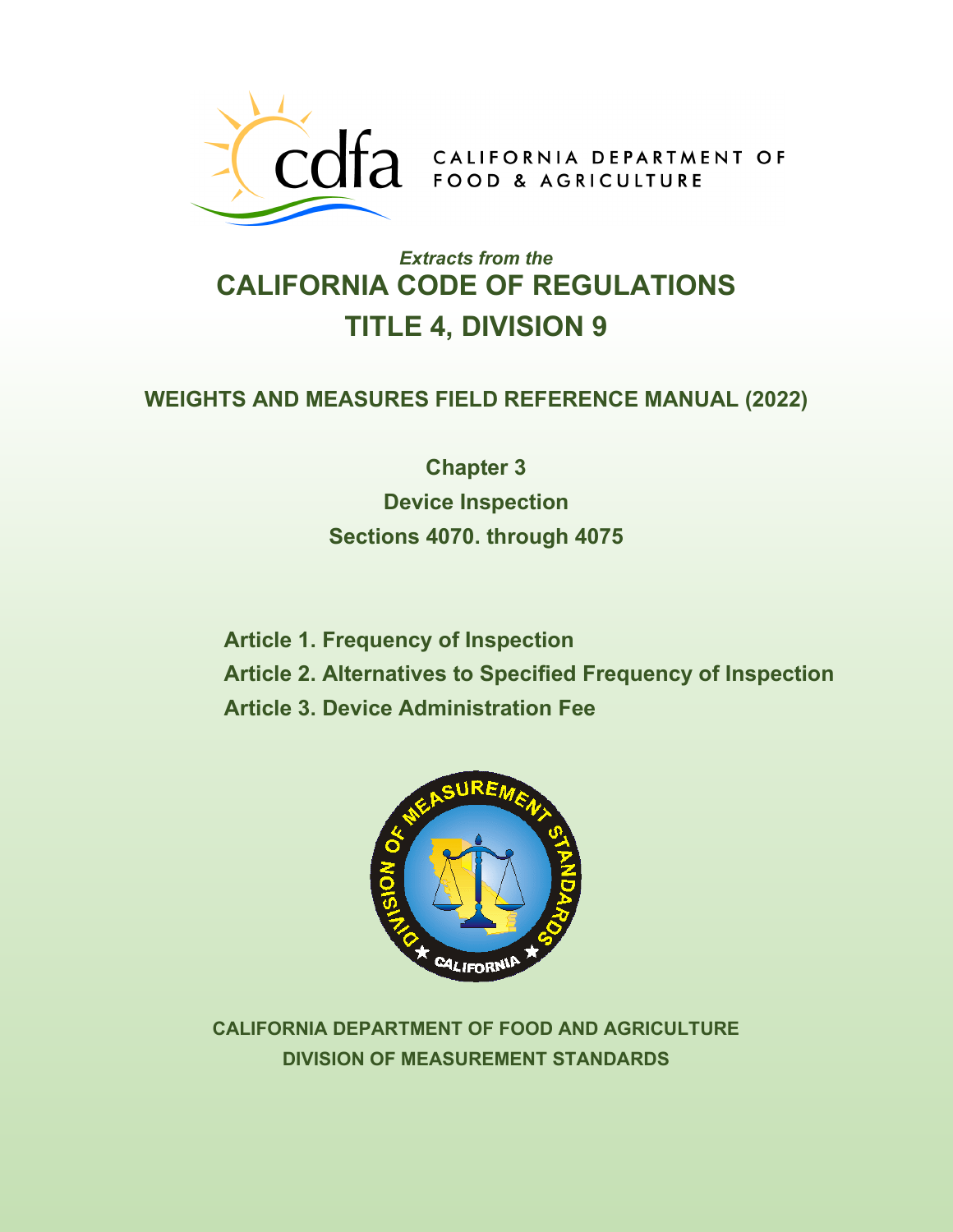## **DISCLAIMER**

This document represents the Division of Measurement Standards' field manual for enforcing regulations pertaining to weights and measures in California. This field manual is not to be considered as the official Code of Regulations, as published by Barclays Law Publishers.

To find the latest online version of the California Code of Regulations (CCR) Title 4, Division 9, visit the California Office of Administration Law (OAL) at:

<http://ccr.oal.ca.gov/linkedslice/default.asp?SP=CCR-1000&Action=Welcome>

The CCR may also be accessed at **<http://oal.ca.gov/>** by selecting the link Titled "California Code of Regulations" under the list of "Sponsored Links" in the left column on the OAL Home page.

For information concerning the contents of this document, please contact the Division of Measurement Standards by e-mail at **[dms@cdfa.ca.gov](mailto:dms@cdfa.ca.gov)**.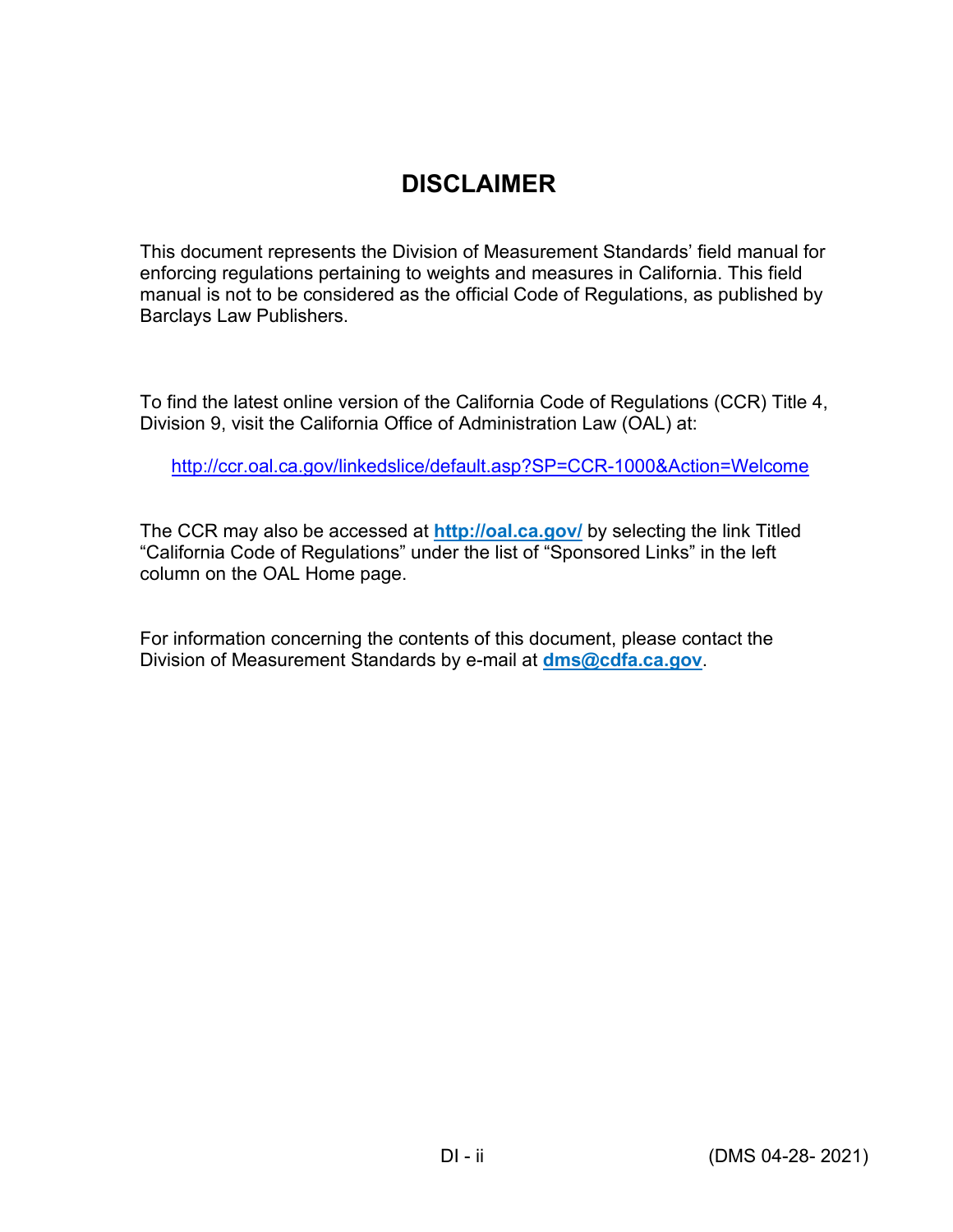| Section 4074. Approved Alternative Activities Related to Weights and Measures. 4 |  |
|----------------------------------------------------------------------------------|--|
|                                                                                  |  |
|                                                                                  |  |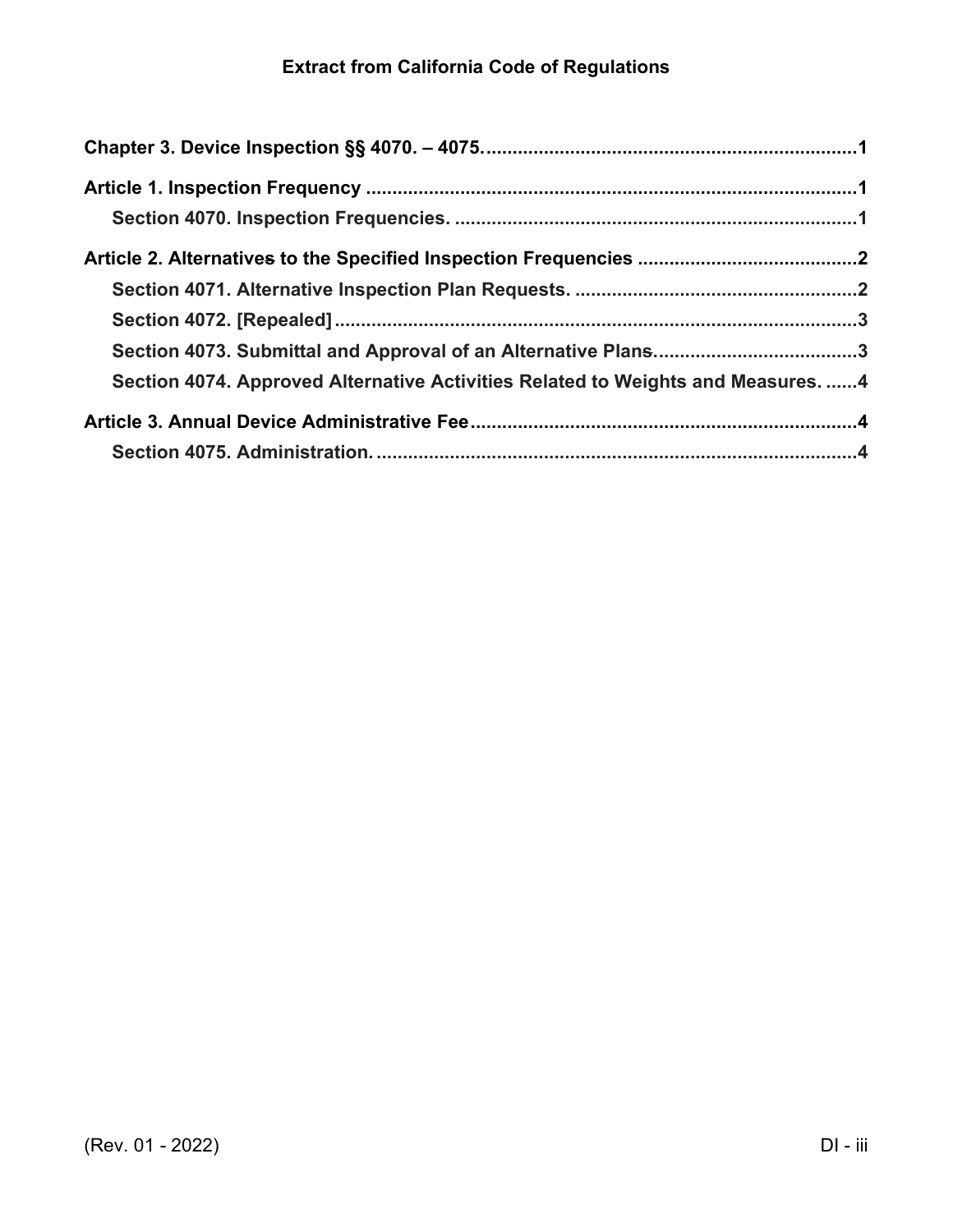**Weighing and Measuring Devices Chapter 3 - Device Inspection**

### THIS PAGE LEFT INTENTIONALLY BLANK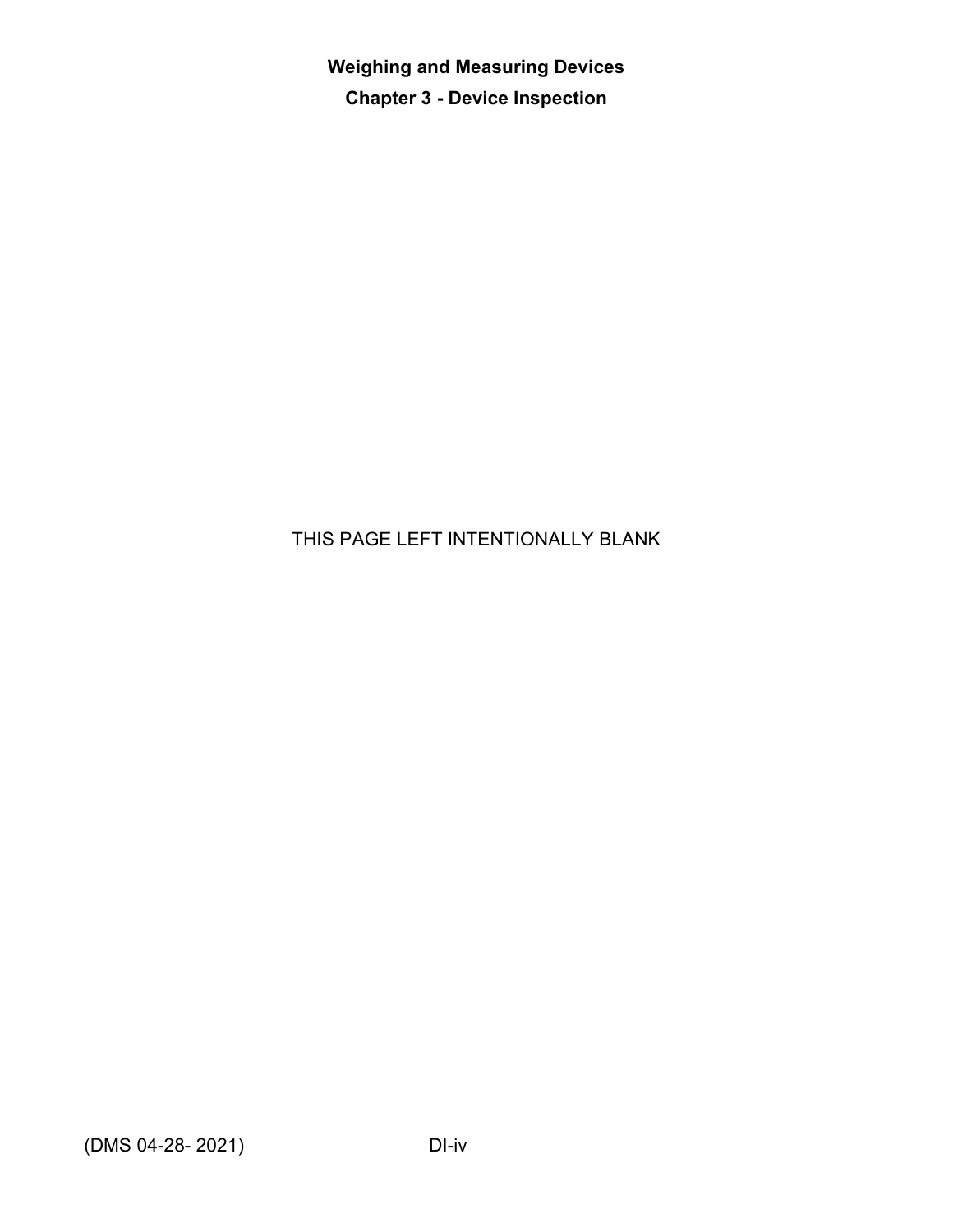#### **Extract from California Code of Regulations**

### **Chapter 3. Device Inspection §§ 4070. – 4075.**

### **Article 1. Inspection Frequency**

<span id="page-4-2"></span><span id="page-4-1"></span><span id="page-4-0"></span>**Section 4070. Inspection Frequencies.**

The inspection frequencies for weighing and measuring devices used for commercial and law enforcement purposes, and other devices required by law to be inspected by a sealer, are established in Table 1: Inspection Frequencies (By Device Type). The specified times are maximum times between inspections. More frequent inspections may be conducted if requested by the device user, during a complaint investigation, or on the initiative of a sealer. For purposes of this chapter, the term "inspection" applies to a sealer inspecting, trying, and testing a device for applicable specifications, tolerances, and other technical requirements adopted in Chapter 1 of this division.

| Table 1: Inspection Frequencies (By Device Type)                                                                                                             |                                                                                                                                                           |            |  |
|--------------------------------------------------------------------------------------------------------------------------------------------------------------|-----------------------------------------------------------------------------------------------------------------------------------------------------------|------------|--|
| <b>Submeter/Meter/Measuring Devices.</b>                                                                                                                     | <b>Scales/Weighing Devices.</b>                                                                                                                           | Frequency. |  |
| • Electric Watt-Hour Submeter.<br>• Hydrocarbon Vapor Submeter.<br>• Water Submeter (Domestic Service).                                                      |                                                                                                                                                           | 10 years.  |  |
| • Electric Vehicle Fueling Systems/Electric<br>Vehicle Supply Equipment (EVSE).                                                                              | • Prescription (Pharmacies).                                                                                                                              | 2 years.   |  |
| • Fabric-/Wire- and Cordage-Measuring<br>Device.<br>• Grain Moisture Meter.<br>• Grease and Lubricant Meter.<br>• Hydrogen Gas-Measuring Device.             | • Automatic Bulk Weighing<br>System for Grain.<br>• Belt Conveyors.<br>• Class I (Other Than<br>Prescription).<br>• Class II (Other Than<br>Prescription. |            |  |
| • Liquefied Gas Meters:<br>• Carbon Dioxide Liquid-Measuring<br>Device $(CO2)$ .<br>• Cryogenic Liquid-Measuring Device.<br>• Liquefied Petroleum Gas (LPG). | • Class III (Other Than<br>Prescription).<br>• Computing.<br>• Counter.                                                                                   | Annual.    |  |
| • Mass Flow Meters:<br>• Compressed Natural Gas Meter (CNG).<br>• Liquefied Natural Gas Meter (LNG).                                                         | $\cdot$ Crane.<br>• Dormant.                                                                                                                              |            |  |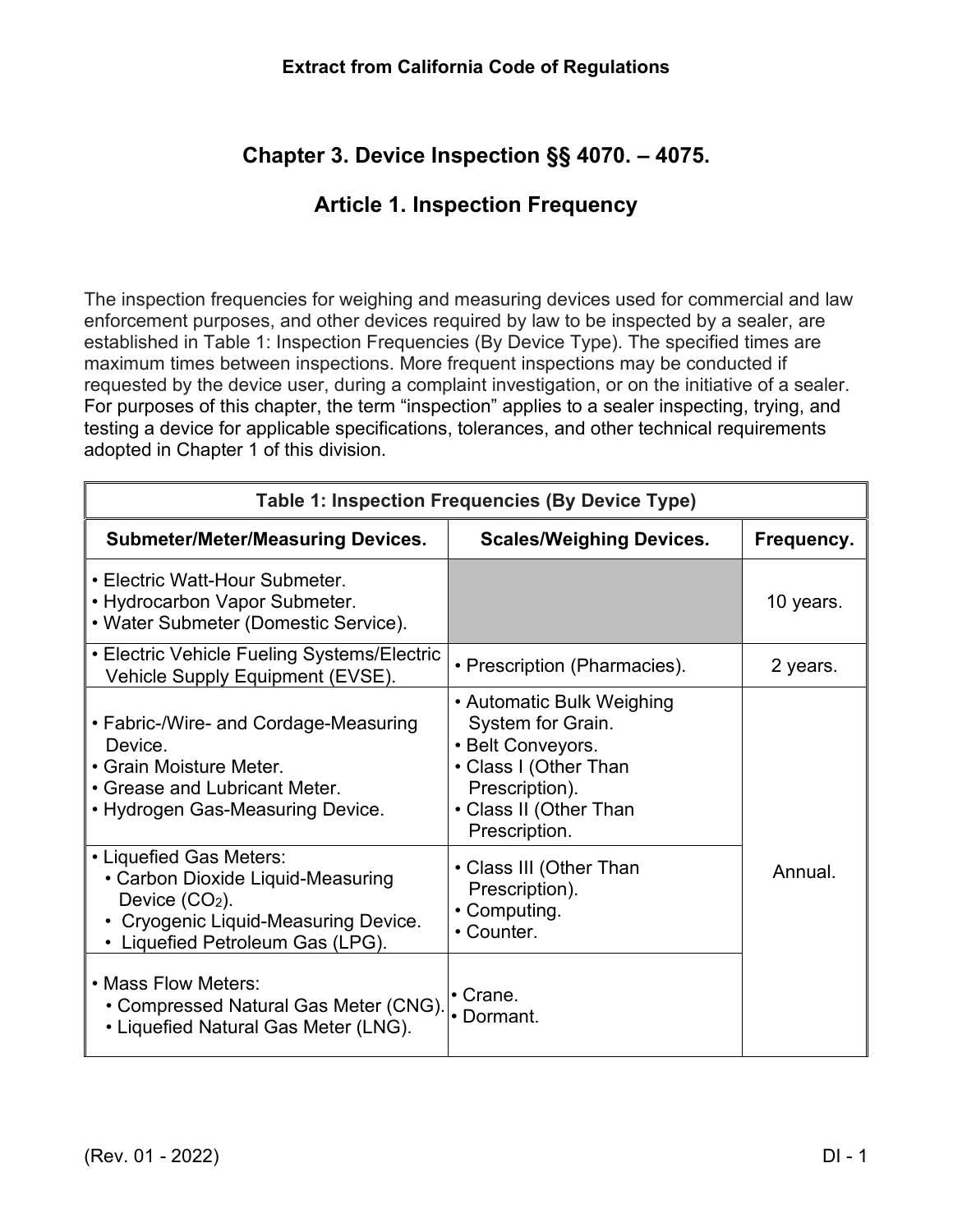#### **Weighing and Measuring Devices**

#### **Chapter 3 - Device Inspection**

| <b>Table 1: Inspection Frequencies (By Device Type)</b>                                                                                                                                                                                                                |                                                                                                                                                                                                                                             |                                                      |  |  |
|------------------------------------------------------------------------------------------------------------------------------------------------------------------------------------------------------------------------------------------------------------------------|---------------------------------------------------------------------------------------------------------------------------------------------------------------------------------------------------------------------------------------------|------------------------------------------------------|--|--|
| <b>Submeter/Meter/Measuring Devices.</b>                                                                                                                                                                                                                               | <b>Scales/Weighing Devices.</b>                                                                                                                                                                                                             | Frequency.                                           |  |  |
| • Odometer.<br>• Retail Meter.<br>• Retail Motor Fuel Dispenser.<br>• Retail Water Meter.<br>• Tank (Liquid Test).<br>• Taximeter.<br>• Vehicle-Tank Meter.<br>• Water Submeter (All Others).<br>• Wholesale Meter.<br>• Miscellaneous Measuring Device <sup>1</sup> . | • Hanging.<br>• Hopper and Tank.<br>• Livestock/Animal.<br>• Meat Beam/Monorail.<br>• Portable Platform.<br>• Railway Track.<br>• Spring.<br>• Vehicle.<br>• Vehicle On-Board (Forklift).<br>• Miscellaneous Weighing Device <sup>2</sup> . | Annual                                               |  |  |
| • Farm Milk Tank.<br>• Linear Measure (Standard).                                                                                                                                                                                                                      |                                                                                                                                                                                                                                             | Initial, Plus<br><b>Annual Visual</b><br>Inspection. |  |  |
| • Dry Measure (Standard).<br>• Dry, Measured (Tank or Container).<br>• Glass Graduate (Standard).<br>• Liquid Gauged (Tank or Container).                                                                                                                              |                                                                                                                                                                                                                                             | Initial Only.                                        |  |  |
| $1$ "Miscellaneous Measuring Device" includes all other commercial measuring device types<br>that are not specified in Table 1.<br>$2$ "Miscellaneous Weighing Device" includes all other commercial weighing device types that<br>are not specified in Table 1.       |                                                                                                                                                                                                                                             |                                                      |  |  |

<span id="page-5-0"></span>Note: Authority cited: Sections 12027 and 12212, Business and Professions Code. Reference: Section 12212, Business and Professions Code.

### **Article 2. Alternative to the Specified Inspection Frequencies**

<span id="page-5-1"></span>A county sealer may submit a written request to the Secretary to implement an alternative inspection plan including inspection frequencies different from those specified in Section 4070, Table 1. For purposes of this article, an alternative inspection plan is referred to as an alternative plan. Upon written approval by the Secretary, a portion of the county sealer's resources shall be made available for other activities related to weights and measures specified in Section 4074. Upon granting such approval, the Secretary will instruct the county sealer to perform such alternative activities related to weights and measures.

Note: Authority cited: Sections 12027 and 12212, Business and Professions Code. Reference: Section 12212, Business and Professions Code.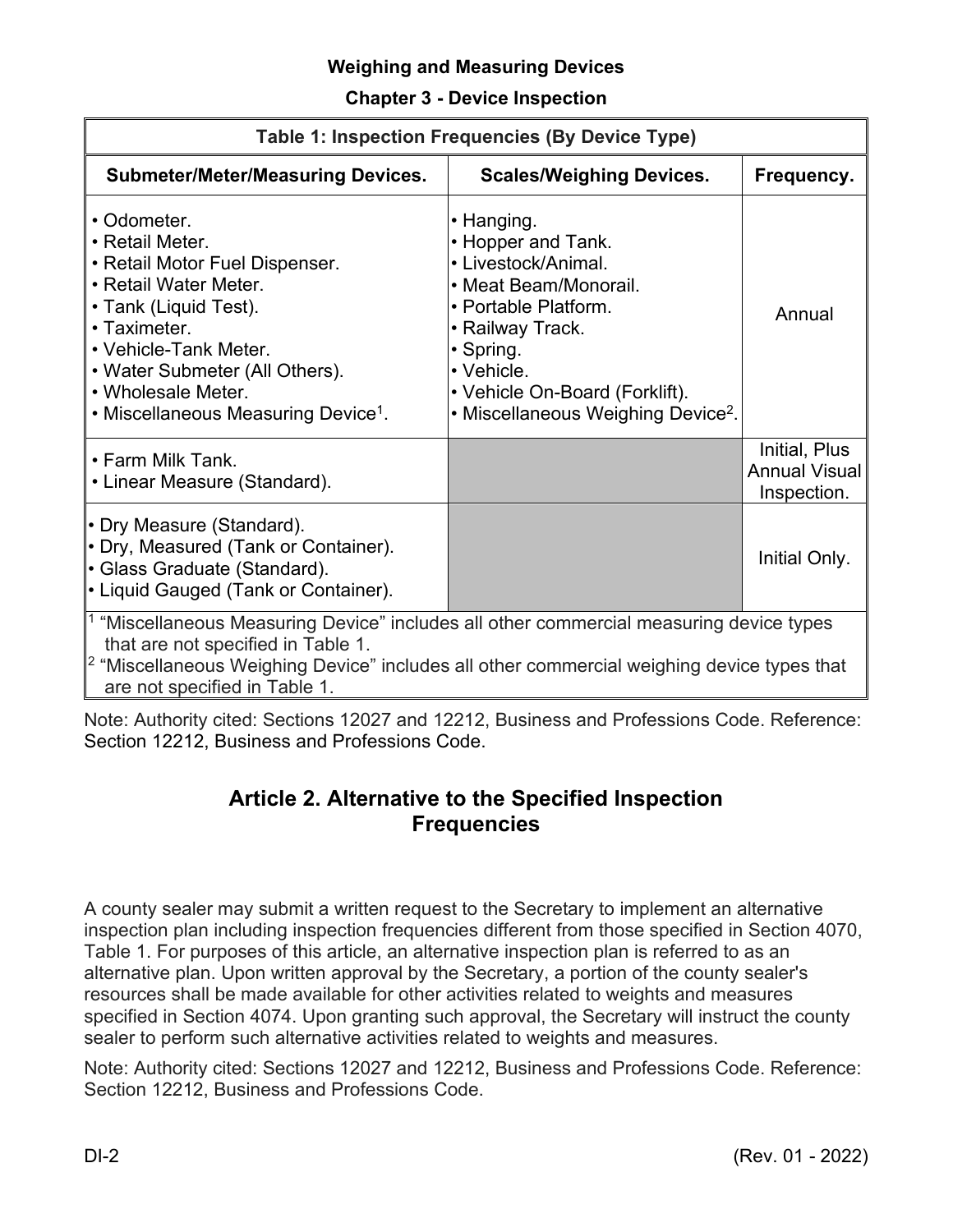### **Extract from California Code of Regulations CCR Title 4, Division 9, Chapter 3**

#### <span id="page-6-0"></span>**Section 4072. [Repealed]**

Note: Authority cited: Sections 12027 and 12212, Business and Professions Code. Reference: Section 12212, Business and Professions Code.

#### <span id="page-6-1"></span>**Section 4073. Submittal and Approval of an Alternative Plan.**

(a) The written request specified in Section 4071 shall include, but is not limited to:

- (1) A listing of devices formatted similar to Section 4070, Table 1, proposing the alternate inspection frequency for each specified device type. The alternative plan shall stipulate which device types will be inspected on a regular frequency, a variable frequency, or on the basis of a statistical sampling procedure.
- (2) A description of the justification and findings that support the county's request. This includes, but is not limited to:
	- (A) Evidence of satisfactory and continuing accuracy of weighing and measuring devices that may be affected by the alternative plan;
	- (B) The alternative activities related to weights and measures that will be performed; and
	- (C) A description of the added benefits to consumers and businesses in the county.
- (b) Once approved by the Secretary, the county sealer shall submit any reports requested by the Secretary regarding implementation of the alternative plan.
- (c) The Secretary's approval will remain in effect for five years, after which the alternative plan will expire and all device inspection frequencies will revert to those established in Section 4070, Table 1. Alternative plans approved by the Secretary prior to July 1, 2021, will remain in effect until July 1, 2026.
- (d) Notwithstanding subsection (c), the Secretary may withdraw, modify, or terminate the alternative plan at any time it is determined that the provisions of this chapter are not being fulfilled by the county sealer.
- (e) If an alternative plan expires, requires modification, or has been withdrawn or terminated, a county sealer may submit a new written request in accordance with subsection (a). The Secretary shall evaluate the county's new request to implement an alternative plan and perform other activities related to weights and measures based upon the county's current resources and needs.

Note: Authority cited: Sections 12027 and 12212, Business and Professions Code. Reference: Sections 12210 and 12212, Business and Professions Code.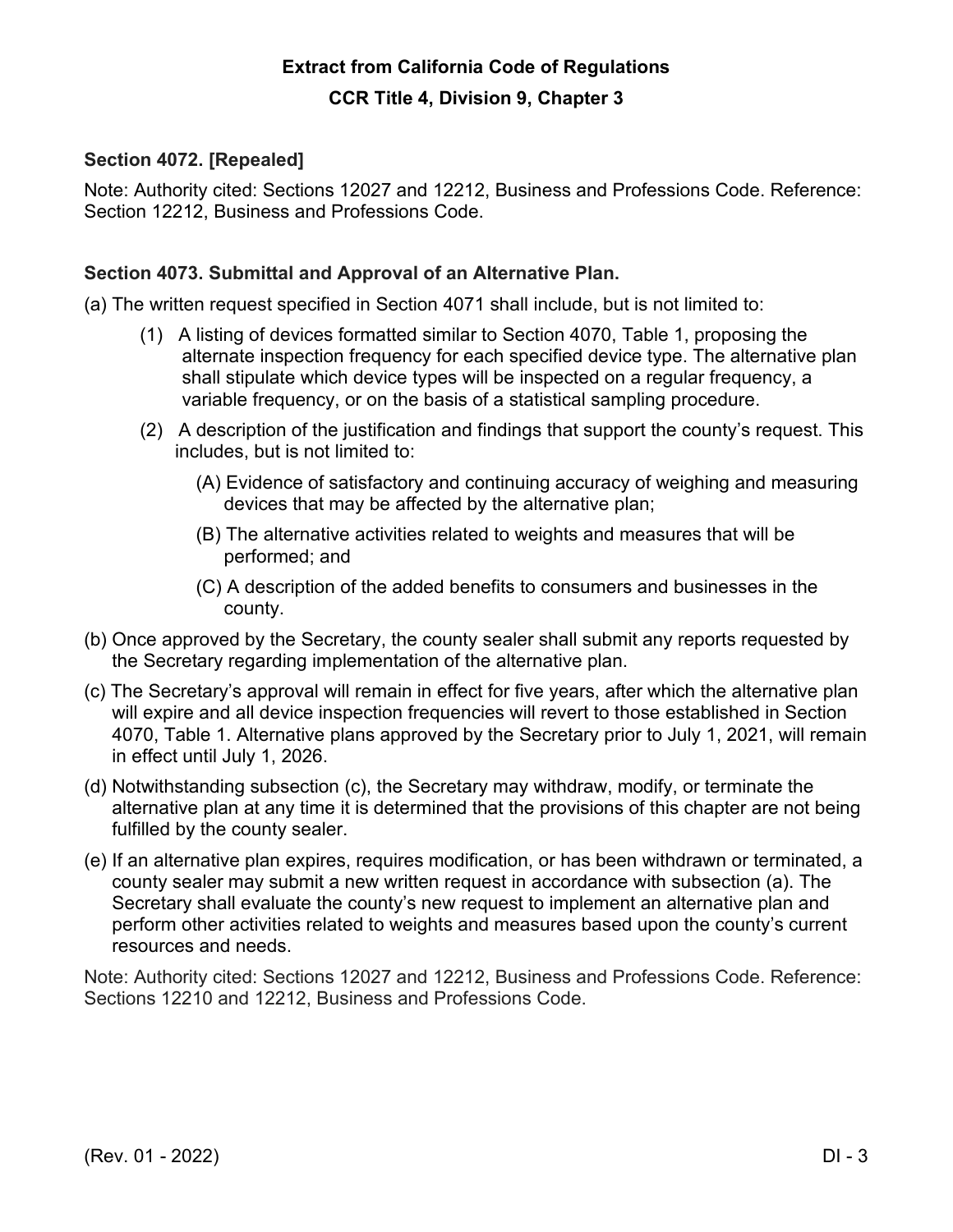#### **Weighing and Measuring Devices**

#### **Chapter 3 - Device Inspection**

### <span id="page-7-0"></span>**Section 4074. Approved Alternative Activities Related to Weights and Measures.**

- (a) The additional resources made available to a county sealer by provision of this article shall be used to implement one or more of the following alternative activities related to weights and measures:
	- (1) Inspection of consumer commodities and packages.
	- (2) Verifying accuracy of retail delivery of weighed, measured and counted commodities.
	- (3) Educational activities related to weights and measures enforcement.
	- (4) Other activities related to weights and measures proposed by the county sealer and approved by the Secretary.
- (b) Unless otherwise designated by the Secretary, the county sealer shall apportion the resources needed to implement such alternative activities at the county sealer's discretion to best accomplish the purpose of this article.

Note: Authority cited: Sections 12027 and 12212, Business and Professions Code. Reference: Sections 12210 and 12212, Business and Professions Code.

## **Article 3. Annual Device Administrative Fee**

### <span id="page-7-2"></span><span id="page-7-1"></span>**Section 4075. Administration.**

(a) Each county office of weights and measures shall:

- (1) Collect for the Department an annual device administrative fee (administrative fee) as specified in Table A: Annual Device Administrative Fee Schedule (By Device Type) for every weighing, measuring, and counting device registered in that county.
- (2) Collect administrative fees at the same time it collects its business location and device fees for each device registered in that county.
- (3) Remit to the Department the administrative fees collected between January 1 and June 30 no later than July 31 of the same year and the administrative fees collected between July 1 and December 31 no later than January 31 of the following calendar year.
- (4) Include with payment of administrative fees a letter of remittance, on county letterhead, that indicates the payment period, the number of devices in each device fee category, the total administrative fees paid for each category, and the grand total administrative fees paid to the Department.
- (b) Each county office of weights and measures may retain up to a maximum of 12% of the total administrative fees collected to recover, but not exceed, its necessary and reasonable costs of assessing, collecting, and remitting administrative fees in accordance with this section.